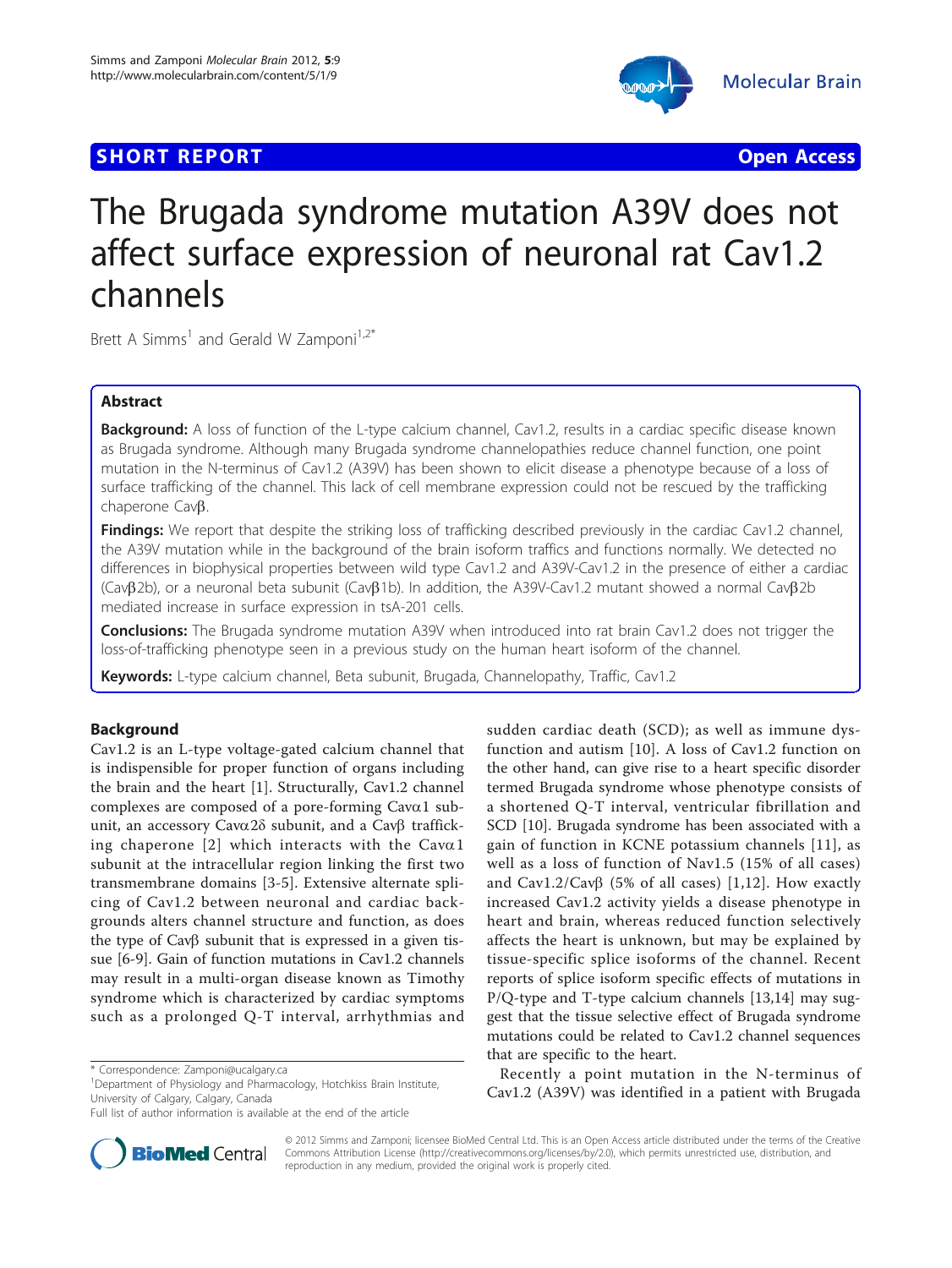syndrome. This mutation resulted in a striking loss-offunction by way of disabled surface trafficking of the Ltype channel complex [[1\]](#page-6-0). The defective surface expression of A39V-Cav1.2 persisted upon coexpression of the cardiac Cav $\beta$ 2b subunit, indicating that the effects of the mutation dominated over the well documented protective effect of  $Cav\beta$ . This may be due to the possibility that intracellular linkers other than the I-II linker modulate surface expression of Cav1.2. Alternate splicing in the amino terminus of the channel can alter cell surface trafficking [[6](#page-6-0),[15](#page-6-0),[16\]](#page-6-0). In addition an N-terminal splice variant specific to the heart termed the 'long variant', imparts PKC regulation upon the channel, while another shorter variant found in both heart and brain does not [[17,18](#page-6-0)]. What is more important is that this second Nterminal variant is common to both the brain isoform used in our study and the cardiac channel used to test A39V-Cav1.2 previously. Other key sequence differences between cardiac and neuronal Cav1.2 variants do exist however, as do differences between human and rat channels, which are approximately 95% homologous (see Additional file [1](#page-6-0): Figure S1).

The fact remains that the patient carrying A39V-Cav1.2 did not present with neurological symptoms raising the possibility that this mutation does not affect the sub-cellular trafficking of neuronal Cav1.2 channels.

To test this hypothesis we introduced the A39V mutation into rat brain Cav1.2 channels and examined its functional consequences in tsA-201 cells. Unlike in previous work with cardiac Cav1.2, we show that neuronal A39V-Cav1.2 retains  $Cav\beta$ 2b-dependent increases in surface expression, as well as total expression. We did not detect any biophysical differences between A39V-Cav1.2 and WT-Cav1.2 in the presence of either a cardiac or neuronal Cav $\beta$  subunit. We thus conclude that splice isoform differences between cardiac and neuronal Cav1.2 channels underlie the absence of a brain phenotype for the A39V Brugada mutation.

## Methods

## cDNAs/Mutagenesis

Wild type (WT) rat calcium channel subunit cDNAs encoding Cav1.2 ( $\alpha$ 1C), Cav $\beta$ 1b and Cav $\alpha$ 2δ1 subunits, as well as the pMT2 vector were generously donated by Dr. Terry Snutch (University of British Columbia, Vancouver, BC). Rat Cav1.2 has a polymorphism (glycine at amino acid position 57) adjacent to the A39V Brugada mutation locus which is not present in the human cardiac isoform. To facilitate comparison with previous work [[1\]](#page-6-0), we mutated rat Cav1.2 at position 57 to aspartic acid using QuickChange Site-Directed Mutagenesis Kit (Stratagene) as per manufacturer's instructions. The primer used for the G57D Cav1.2 mutagenesis was GGCAGGCAGCCATCGACGCCGCCCGGCAGGCC and its molecular complement. The A39V mutation was then constructed in both non-tagged and HA tagged Cav1.2 constructs using the primer AATGCAGCTG-CAGGACTTGTCCCCGAGCACATCCCTACTCC. Following mutagenesis and cDNA preparation all clones were sequenced to verify the presence of desired mutations and overall sequence fidelity. The HA tagged version of Cav1.2 used has been previously described [\[19](#page-6-0)]. The  $Cav\beta$ 2b construct was generously donated by Dr. Henry Colecraft (Columbia University, New York, USA). GenBank™ accession numbers for the clones used are as follows: Cav1.2 [[M67515](http://www.ncbi.nih.gov/entrez/query.fcgi?db=Nucleotide&cmd=search&term=M67515)], Cav $\beta$ 1b [[NM017346\]](http://www.ncbi.nih.gov/entrez/query.fcgi?db=Nucleotide&cmd=search&term=NM017346), Cavb2b [[AF423193.1](http://www.ncbi.nih.gov/entrez/query.fcgi?db=Nucleotide&cmd=search&term=AF423193.1)], and Cava2δ1 [\[AF286488](http://www.ncbi.nih.gov/entrez/query.fcgi?db=Nucleotide&cmd=search&term=AF286488)].

#### Tissue culture and transient transfection

Human embryonic kidney tsA-201 cells were grown and transiently transfected using the calcium phosphate method as described previously [\[3](#page-6-0)]. Transfection solutions for individual culture dishes contained a mixture of cDNA expression vectors, with the following quantities of cDNA expression constructs used: WT, or A39V calcium channel Cav1.2 subunit (3 μg), Cav $β$  subunit (3 μg), Cavα2δ1 (3 μg) and in addition for electrophysiology transfections, 0.25 μg pEGFP marker vector (Clontech). Non-tagged Cav1.2 clones were used for electrophysiology, while HA-tagged clones were transfected for all other experiments. Transfections which lacked a Cavβ subunit included 3 μg of pMT2 vector. Twelve hours post-transfection cells were washed once with PBS (pH 7.4), supplemented with fresh DMEM, and allowed to recover for 12 h. To prevent overgrowth for electrophysiology, cells were transferred to a 29°C incubator and maintained for 48-72 h prior to voltageclamp recording. For immunoprecipitation/Western blot and immunofluorescence experiments cells were kept at 37°C for 48-72 h after PBS/DMEM treatment and grown to 75-85% confluence.

## Immunoprecipitation and Western blotting

Cultured tsA-201 cells were transiently transfected as described above with HA tagged channels for immunoprecipitation assays and were lysed with a modified RIPA buffer (in mM; 50 Tris, 130 NaCl, 0.2% triton X-100, 0.2% NP-40, 5 EGTA, pH 7.4). Lysis was carried out on ice for 15 min after which cells were centrifuged at 13, 000 rpm for 5 min at 4°C. Supernatants were then transferred to new tubes and solubilized proteins were incubated with 50 μl of Protein G beads (Pierce/Promega) and 1 μg of HA antibody (Roche) overnight while tumbling at 4°C. Total inputs were taken from whole cell samples representing 2.5% of the total protein and probed for alpha-actin (Sigma). Immunoprecipitates were washed once with the previously described modified RIPA buffer and a second time with a high salt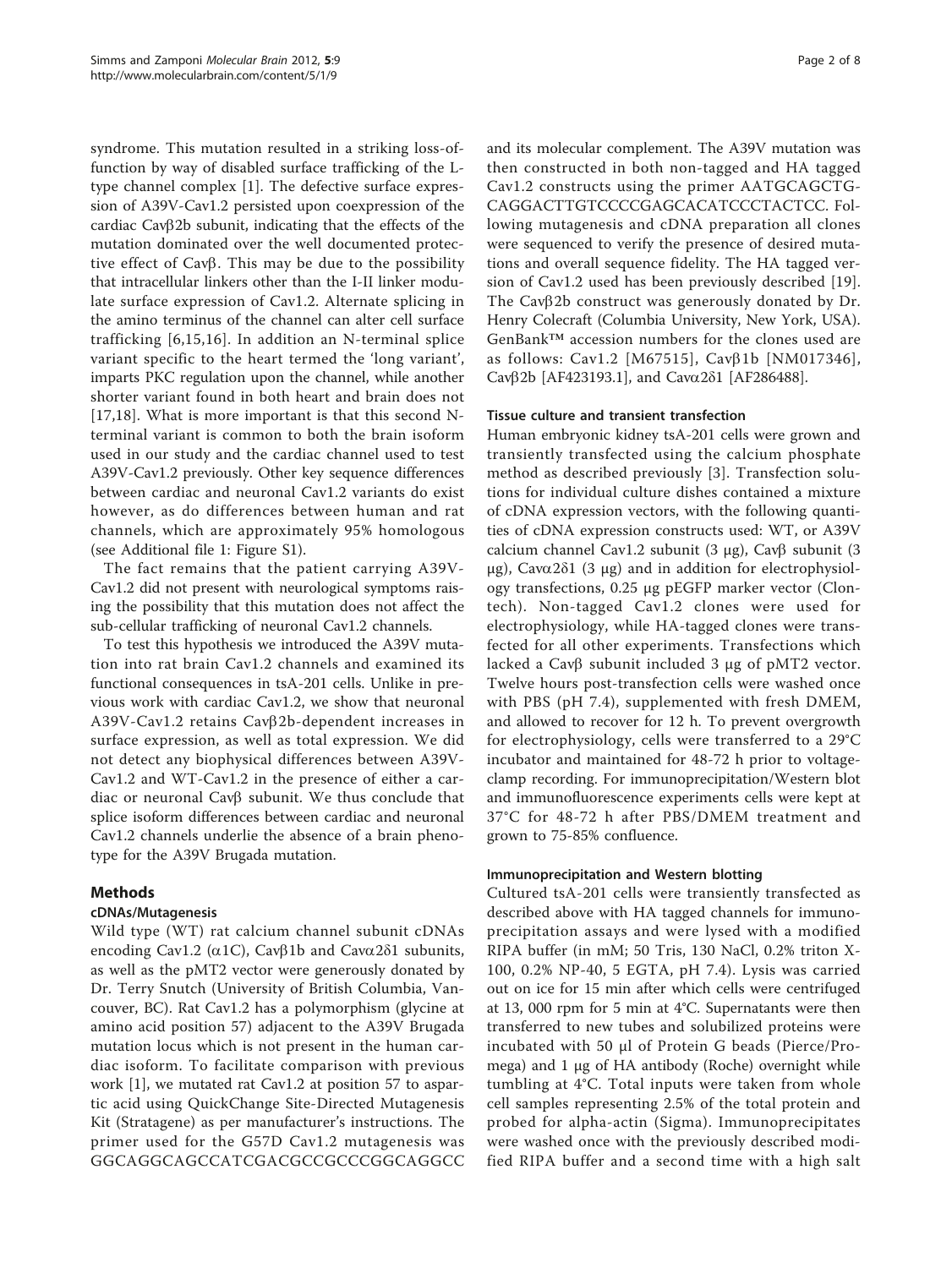RIPA buffer (in mM 500 NaCl, 50 Tris, 0.1% triton X-100, 0.1% NP-40, pH 7.4) and a final time with PBS (pH 7.4). Following washing, beads were aspirated to dryness and Laemmli buffer was added to samples before incubating at 96°C for 10 min. Eluted samples were loaded on the appropriate percentage Tris-glycine gel and resolved using SDS-PAGE. Samples were transferred to 0.45 μm PDVF membranes (Millipore) and western blot analysis performed using 1/1000 anti-HA (Covance), or 1/1000 anti-actin (Sigma). GE Healthcare horseradish peroxidase-linked secondary antibodies of appropriate species (mouse and rabbit) were used at 1/10000 dilution. Image J (National Institute of Health) was used to quantify the integrated density of protein on Western blots. For each blot the background signal was subtracted from experimental integrated densities to obtain sample values. Background subtracted values for HA signal were then divided by background subtracted actin signal to obtain the HA/actin ratio.

## Epifluorescence imaging

Cultured tsA-201 cells were transiently transfected as described above with HA tagged channels. Seventy two hours after transfection cells were fixed with 4% paraformaldehyde, and immunostained with anti-HA (1/1000, Roche). Alexa Fluor 594-conjugated goat  $\alpha$ -rat IgG antibody (Molecular Probes, 1/1000) was used as the secondary antibody. Cells were imaged using a Zeiss LSM-510 Meta confocal microscope with a  $40 \times 1.2$ NA water immersion lens in the inverted position. The AF-594 antibody was visualized by excitation with a HeNe laser (543 nm) and emission detected using a 585-615-nm band pass filter. Image acquisition was performed with identical gain, contrast, laser excitation, pinhole aperture (fully open), scan size and laser scanning speed for all samples. Quantification of fluorescent signal was done following offline threshold adjustment with Image J. To obtain values for fluorescence/cell the total fluorescence per image was divided by the number of cells above threshold in that image.

## Cav1.2 voltage clamp recordings

Glass cover slips carrying cells expressing A39V or WT Cav1.2 channels (no HA tag) were transferred to a 3.5 cm culture dish (Corning) containing external recording solution consisting of 20 mM BaCl2, 1 mM MgCl2,10 mM HEPES, 10 mM Glucose and 136 mM CsCl (pH 7.4 adjusted with CsOH). Micro-electrode patch pipettes were pulled and polished using a DMZ- Universal Puller (Dagan Corporation) to a typical resistance of 3-5 MÙ. Internal pipette solution consisted of 110 mM CsCH3SO3, 20 mM TEA-Cl, 10 mM EGTA, 2 mM MgCl2 and 10 mM HEPES (pH 7.2 adjusted with CsOH).

Whole cell patch clamp recordings were performed in voltage-clamp mode using an Axopatch 200B amplifier (Axon Instruments) linked to a personal computer with pCLAMP software version 9.2. Series resistance was compensated by 85%, leak currents were negligible, and the data were filtered at 5 kHz. Individual pEGFP expressing cells were held at -100 mV. For steady state inactivation curves, we applied 4.5 s conditioning depolarizations, followed by a test pulse to  $+10$  mV for 0.5 s. Individual sweeps were separated by 15 s. All stable cells with detectable inward current at 0 mV were used to calculate current density. Only those cells whose whole cell current voltage relationships could be fit with the modified Boltzmann equation,  $I = (1/(1 + \exp^{(-(\text{Va-V}))}))$  $^{(S))}$ <sup>\*</sup>(V-E<sub>rev</sub>)<sup>\*</sup>G<sub>max</sub>, where 'I' is current, 'V<sub>a</sub>' is half-activation potential, 'V' is membrane potential,  $E_{rev}$ ' is reversal potential, S is the slope factor, and ' $G_{\text{max}}$ ' is slope conductance, were used for determination of voltagedependent properties. As well, only cells whose steadystate inactivation could be fit by the Boltzmann equation,  $I/I_{\text{max}} = A_2 + A_1/(1 + \exp^{((V-Vh)/S)})$ , where ' $I/I_{\text{max}}$ ' is normalized current,  $'A_2$ ' is the non-inactivating fraction,  $'A_1$ ' is inactivating fraction, 'V' is membrane potential, S is the slope factor, and  $V_h$  is half inactivation potential, were used to calculate voltage-dependent properties of steady-state inactivation.

## Data analysis

All electrophysiological data were analyzed using Clampfit version 9.2 (Axon Instruments) and fit in Origin 7 (Origin Lab Corporation). Image J was used to quantify the integrated density units (IDUs) of protein on Western blots as describe above. For quantification of fluorescent images Image J was used as described above yielding units of Arbitrary Light Units (ALUs). Statistical analyses for both biochemical and electrophysiological data were carried out using Origin 7. All sample means are reported +/- SEM. Statistically significant differences between means were assessed using student's t-test, or one-way ANOVA at 95% confidence level as appropriate.

## Findings & conclusions

Brugada syndrome mutations contribute to cardiac disease by shortening the Q-T segment of contraction, leading to arrhythmia and sudden cardiac death [[10\]](#page-6-0). Functional changes that reduce Cav1.2 conductance can lead to Brugada syndrome, but so can mutations that reduce the number of channels in the cell membrane due to compromised cell surface trafficking. It was shown that a point mutation (A39V) in the N-terminus of a cardiac isoform of Cav1.2 severely limited membrane expression of the channel even upon coexpression of the ancillary Cav $\beta$ 2b subunit [[1\]](#page-6-0). This is unexpected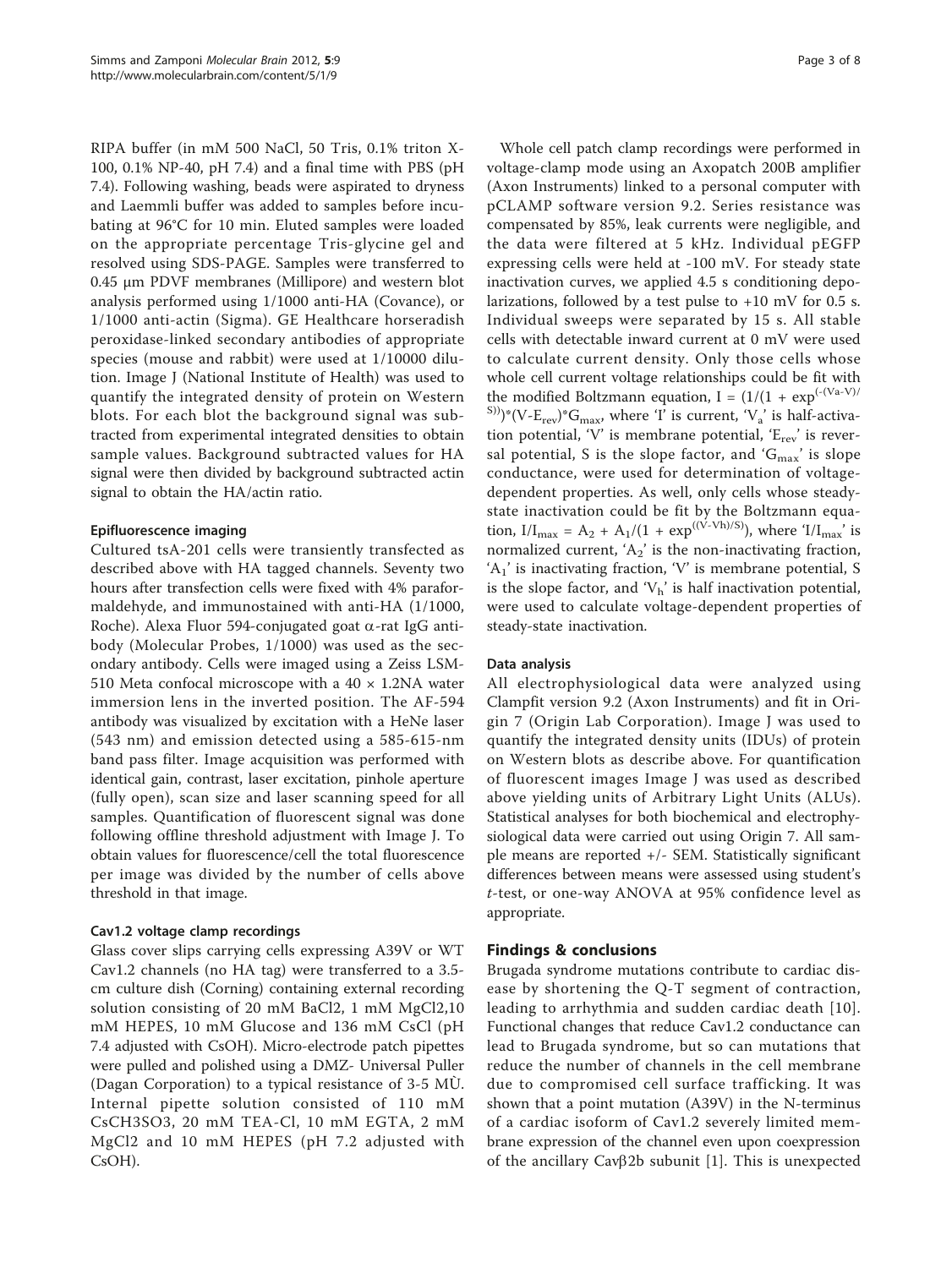<span id="page-3-0"></span>considering that the Cav $\beta$  subunit promotes ER export and surface trafficking of the channel by binding the intracellular linker connecting domains I and II of the calcium channel  $\alpha_1$  subunit [[16,](#page-6-0)[20\]](#page-7-0). Given that Brugada syndrome does not involve compromised brain function, we wondered if the A39V mutation might trigger a similar loss-of-trafficking phenotype in neuronal Cav1.2 channels.

We first examined whether cell surface expression of A39V-Cav1.2 was different from that of wild type Cav1.2 (hereafter referred to as WT-Cav1.2) by staining for an external HA epitope on the channel in non-permeablized tsA-201 cells. We found that in the rat brain channel, surface expression of A39V-Cav1.2-HA (Figure 1A) was visible and that Cavβ2b significantly increased surface expression. Quantification of A39V-Cav1.2-HA fluorescence determined that the signal per cell (i.e., the surface pool of channels per cell), was significantly increased upon co-expression of a Cav<sub>B</sub> subunit (Figure 1B). We found that WT-Cav1.2-HA and A39V-Cav1.2- HA were not differentially expressed at the cell surface

(7064+/-1211 and 6298 +/-785 ALUs respectively). Coexpression of  $Cav\beta2b$  significantly increased the surface pools of both WT-Cav1.2-HA (13087 +/- 964 ALUs,  $p = \langle 0.05 \text{ ANOVA} \rangle$  and A39V-Cav1.2-HA (12715 +/-1291 ALUs  $p = 0.05$  ANOVA). Cav $\beta$ 1b was able to significantly increase the surface pool of WT-Cav1.2-HA (10145 +/-790 ALUs,  $p = < 0.05$  ANOVA), and there was a strong trend towards increased surface expression of A39V-Cav1.2 (10109 +/-842 ALUs), however, this effect did not reach statistical significance (also see Additional file [2](#page-6-0): Figure S2). Altogether, Figure 1A and 1B show that A39V-Cav1.2 is able to traffic to the cell membrane as well as WT-Cav1.2, and that the  $cardiac CayB2b$  subunit significantly increases surface expression of A39V-Cav1.2 in a neuronal background. Since previous work showed that Cav<sub>B</sub>2b was unable to traffic the cardiac isoform of A39V-Cav1.2 to the cell membrane [\[1\]](#page-6-0), the robust Cav<sub>B</sub>-dependent trafficking observed in our experiments implies isoform specific effects for the A39V mutation. Splice variants of the Cav1.2 N-terminus have been shown to regulate cell

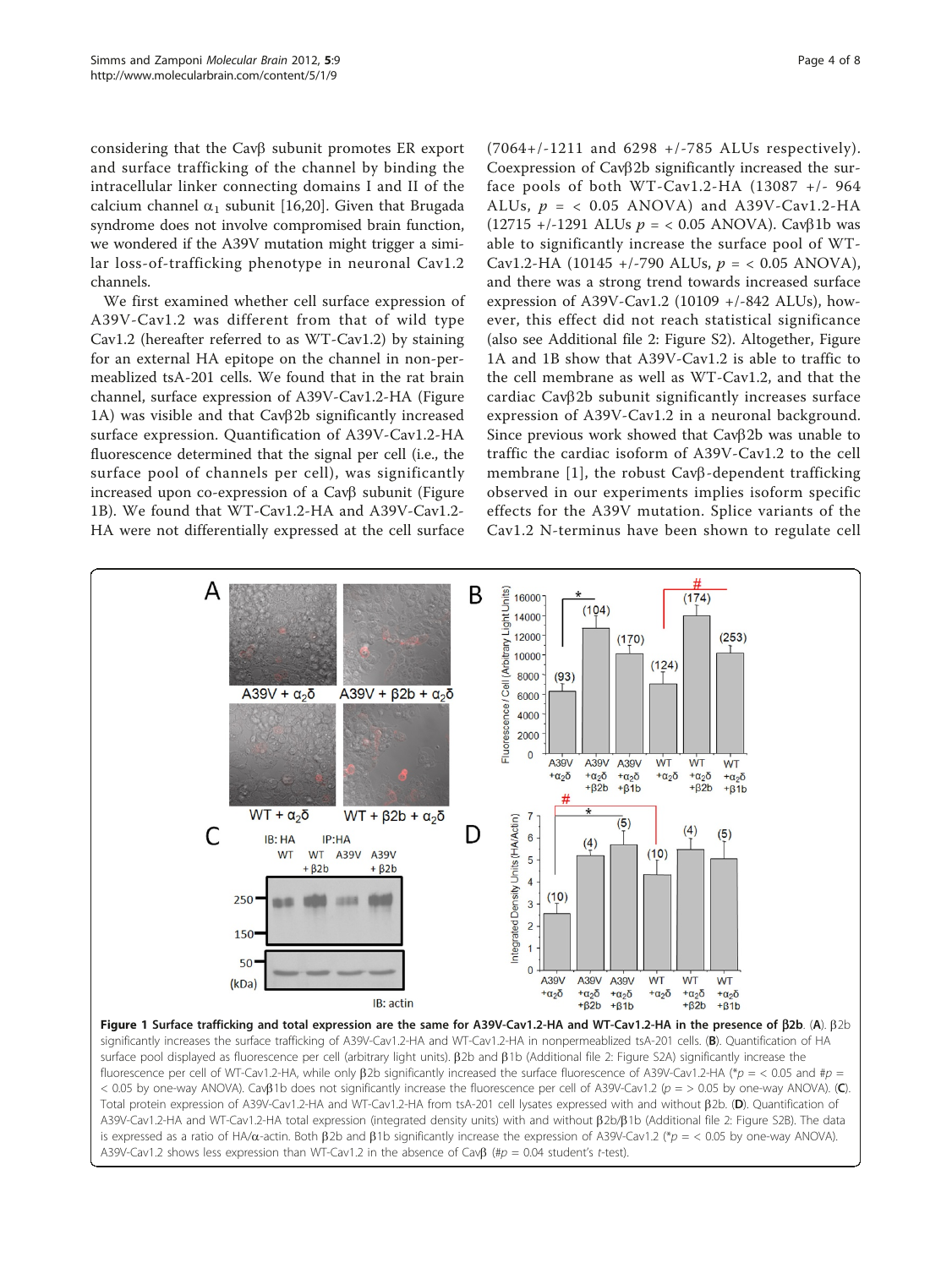surface expression of Cav1.2 in smooth muscle cells, indicating that this region of the channel may be involved in subcellular trafficking [[6\]](#page-6-0). However, the Nterminus in our brain isoform has the same exon1b/2 composition as the channel construct used in previous work with cardiac A39V-Cav1.2 [[1](#page-6-0)], and hence N-terminal variations cannot account for the observed differences between our findings and those reported previously. Several sequence differences between brain and cardiac isoforms do exist, however, one of which is a sequence insertion in the II-III intracellular linker of the brain isoform that has been hypothesized to augment protein binding in this region of the channel [\[21](#page-7-0)] (see Additional file [1](#page-6-0): Figure S1). Moreover, the study by Antzelevitch and colleagues [[1\]](#page-6-0) utilized YFP tagged Cav1.2 channels containing exon 8a, whereas the Cav1.2 channels used in our experiments contained exon 8. It is possible that such splice isoform specific differences, or the attachment of a large YFP epitope could contribute to the observed differences in our findings compared to those reported previously. In our hands, A39V-Cav1.2 was able to traffic to the cell membrane as well as WT-Cav1.2, and the cardiac Cav $\beta$ 2b subunit significantly increased surface expression of A39V-Cav1.2 in tsA-201 cells.

The Cav $\beta$  subunit has been shown to increase total expression of Cav1.2 by binding to the I-II intracellular linker of the channel and preventing ER associated degradation (ERAD) [\[22\]](#page-7-0). We therefore tested whether A39V-Cav1.2-HA total protein was increased upon coexpression of Cavb2b and whether A39V-Cav1.2-HA expressed like WT-Cav1.2-HA without a Cav $\beta$  subunit (Figure [1C](#page-3-0)). Immunoprecipitation of the channels combined with semi-quantification against alpha-actin yield demonstrated that, in the absence of a Cav $\beta$  subunit, the integrated density of A39V-Cav1.2-HA (2.56 +/- 0.48 IDUs) was significantly less than WT-Cav1.2-HA  $(4.33 +/-0.66$  IDUs,  $p = 0.04$  by students *t*-test) (Figure [1D](#page-3-0)). Therefore, A39V-Cav1.2 is either produced to a lesser extent, or degraded more effectively than WT-Cav1.2. Since both Cav1.2 constructs were transfected identically and driven by the same constitutive promoter, the latter of these two possibilities appears more likely. Our data also reveal that coexpression of either Cav $\beta$ 2b (5.20 +/-0.25 IDUs) (Figure [1C](#page-3-0)) or Cav $\beta$ 1b (5.69 +/-0.62 IDUs) (Additional file [2](#page-6-0): Figure S2B), results in a significant increase in A39V-Cav1.2-HA protein levels  $(p = 0.05$  by ANOVA) (Figure [1D](#page-3-0)). This confirms that the protective role of the Cav $\beta$  subunit is maintained in the A39V-Cav1.2 channel. Interestingly, total WT-Cav1.2-HA protein levels were increased upon coexpression of Cav $\beta$ 1b (5.05 +/- 0.79 IDUs), but to a lesser degree than described by our lab previously for a Cav1.2. We attribute this to a different amino acid sequence in the N-terminus of the channel [\[22](#page-7-0)], perhaps suggesting that the N-terminus is involved in regulating Cav1.2 channel stability.

We next evaluated whether the A39V mutation could alter the functional properties of the neuronal Cav1.2 isoform. In the absence of the Cav $\beta$  subunit WT-Cav1.2 exhibits a peak current density of  $-4.4$  +/- 0.5, pA/pF at a test potential of 0 mV. As expected, co-expression of either Cav $\beta$ 2b (-9.1 +/- 1.4 pA/pF,  $p = < 0.05$  ANOVA), or Cav $\beta$ 1b (-10.6 +/- 1.1 pA/pF,  $p = < 0.05$  ANOVA) significantly increases the peak current density of WT-Cav1.2. The current-voltage relationship of A39V-Cav1.2 is not statistically different from WT-Cav1.2 in the presence of either Cav $\beta$ 2b (Figure [2A\)](#page-5-0), or Cav $\beta$ 1b (see Additional file [2:](#page-6-0) Figure S2C). The A39V-Cav1.2 construct shows a peak current density of  $-3.3$  +/ $-0.5$ , pA/pF which does not differ from that of the WT channel and which is increased upon coexpression of Cav $\beta$ 2b (-9.5 +/-1.6 pA/pF,  $p = < 0.05$  ANOVA), or Cav $\beta$ 1b (-8.3 +/- 1.0 pA/pF,  $p = < 0.05$  ANOVA). Altogether, these data fit with our biochemical analysis in Figure [1](#page-3-0). All other voltage-dependent properties of channel activation are similar in A39V-Cav1.2 and WT-Cav1.2 channels, with or without  $\beta$  subunit co-expression (Table [1\)](#page-5-0). Moreover, the time course of inactivation (see Figure [2C\)](#page-5-0) was not statistically different between A39V-Cav1.2 and WT-Cav1.2, with or without Cav $\beta$ subunit co-expression at all potentials tested between -10 mV and +30 mV (data not shown).

It has been demonstrated that mutations in the cardiac Cav $\beta$ 2b subunit can affect inactivation of Cav1.2 in order to produce a Brugada phenotype [[23\]](#page-7-0). Furthermore, the N-terminus of Cav1.2 has been shown to affect inactivation of the channel in a manner dependent on the Cav $\beta$  subunit [\[15](#page-6-0)]. We therefore tested whether the steady-state inactivation properties of A39V-Cav1.2 were different from those of WT-Cav1.2 in the presence of a Cav $\beta$  subunit. In the presence of either Cav $\beta$ 2b (Figure [2B\)](#page-5-0), or Cav $\beta$ 1b (Additional file [2](#page-6-0): Figure S2D) the steady-state inactivation properties of A39V-Cav1.2 are not significantly different from WT-Cav1.2. However, in the absence of the Cav<sub>B</sub> subunit, A39V-Cav1.2 displays a significant increase in the slope of the inactivation curve  $(11.8 +/- 1.4 \text{ mV})$  which is significant when compared to WT-Cav1.2 (6.9 +/- 0.6 mV,  $p = < 0.01$ ) students t-test). Furthermore, the A39V-Cav1.2 channel underwent a greater extent of total inactivation compared to the WT channel as denoted by red asterisks in Figure [2B](#page-5-0) (test potentials of -20,-10, +10, and +30 mV,  $p = < 0.05$  by students *t*-test). This behavior of A39V-Cav1.2 could in principle be interpreted as a loss-offunction; however, as this occurs only in the absence of Cav $\beta$ , this effect will not likely manifest itself in native cells.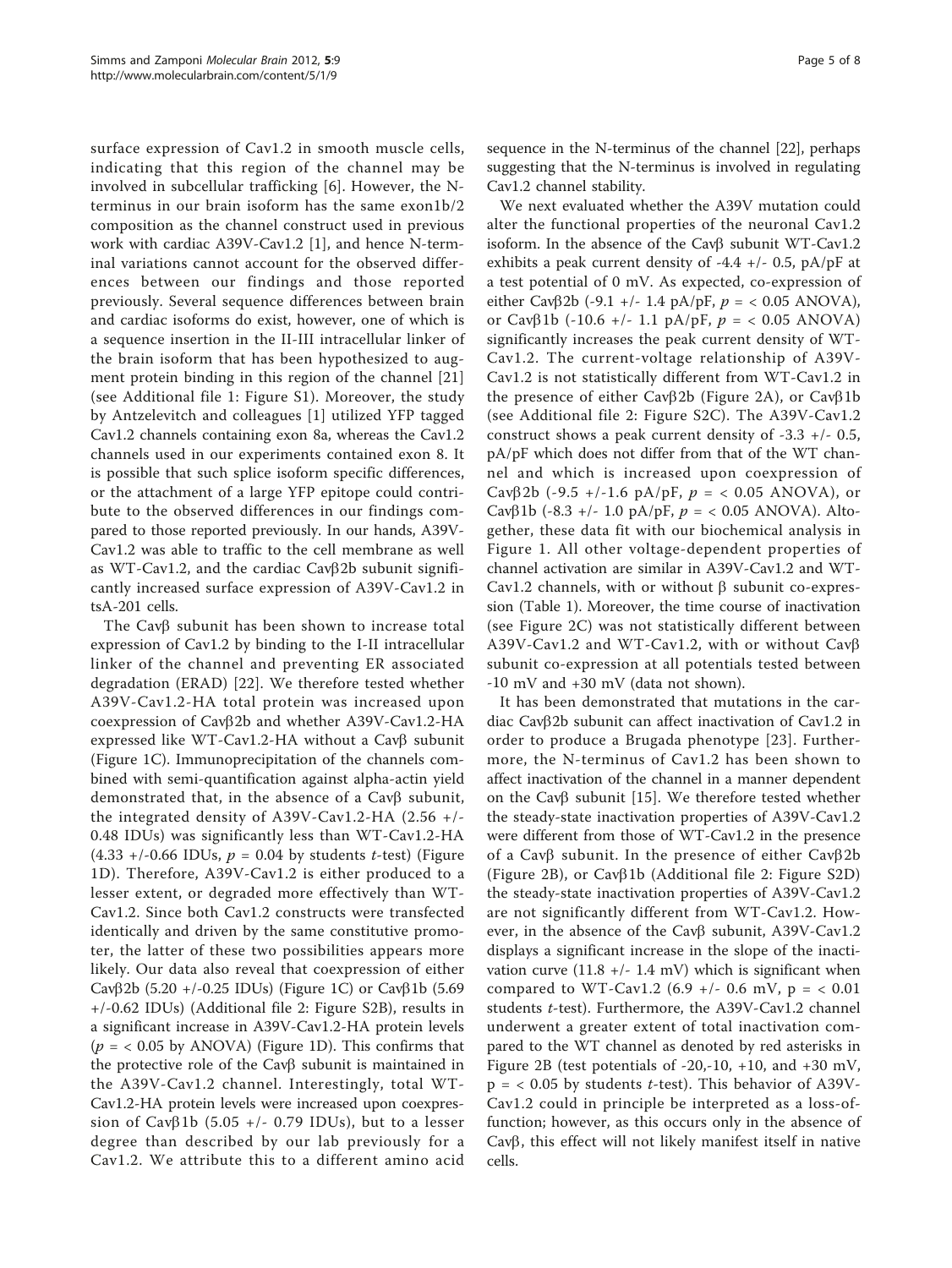<span id="page-5-0"></span>

|                                                                  | <b>Current Density</b><br>(pA/pF) | $V_{1/2}$ Activation<br>(mV) | Slope of<br>Activation (mV) | $V_{1/2}$ Steady State<br>Inactivation (mV) | Slope of Steady State<br>Inactivation (mV) |
|------------------------------------------------------------------|-----------------------------------|------------------------------|-----------------------------|---------------------------------------------|--------------------------------------------|
| Cav1.2 + Cav $\alpha$ 28                                         | $-4.4$ +/- 0.5                    | $-9.1 +/- 1.3$               | $4.7 +/- 0.7$               | $-54 + (-1.8$                               | $6.9 +/- 0.6#$                             |
| A39V-Cav.2 + Cav $\alpha$ 28                                     | $-3.3 +/- 0.5$                    | $-11.7$ +/- 1.5              | $4.6 +/- 0.9$               | $-7.3$ +/- 1.9                              | $11.8 +/- 1.4#$                            |
| $Cav1.2 + \alpha 2\delta + Cav\beta 2b$                          | $-9.1 +/- 1.4$ *                  | $-3.8$ +/- 0.8               | $10.2 +/- 1.4$              | $-7.1 +/- 1.7$                              | $11.1 +/- 1.8$                             |
| A39V-Cav1.2 + Cav $\alpha$ 28 + -9.5 +/- 1.3 **<br>$Cav\beta 2b$ |                                   | $-3.0 +/- 1.4$               | $13.0 +/- 2.0$              | $-5.2 +/- 2.8$                              | $11.5 +/- 1.2$                             |
| $\left(\frac{1}{2} + \frac{1}{2} \right)$<br>$Cav\beta$ 1b       | $-10.6$ +/- 1.1 $*$               | $-9.0 +/- 0.8$               | $8.8 +/- 1.2$               | $-6.3 +/- 1.1$                              | $8.4 +/- 1.2$                              |
| A39V-Cav1.2 + Cav $\alpha$ 28 + -8.3 +/- 1.0 **<br>$Cav\beta$ 1b |                                   | $-6.4$ +/- 1.1               | $8.1 +/- 0.9$               | $-6.8 +/- 1.6$                              | $9.3 +/- 0.8$                              |

#### Table 1 Current densities and voltage-dependent properties of A39V-Cav1.2 without Cav $\beta$ , with Cav $\beta$ 2b, or with Cav<sub>B1</sub>b

- \* indicates significant increase in current density when compared to Cav1.2 without a Cav $\beta$  subunit;  $p =$  < 0.05, ANOVA

- \*\* indicates significant increase in current density when compared to A39V-Cav1.2 without a Cav $\beta$  subunit;  $p =$  < 0.05, ANOVA

- Data expressed as mean +/- SEM. Current density was determined from a minimum of 24 cells per condition, from three separate transfections. All other values determined from aforementioned cells which fit the modified Boltzmann, or Boltzmann equations (> 11 cells/per condition)

- # indicates significant difference in slope of steady state inactivation;  $p =$  > 0.01, Students T-test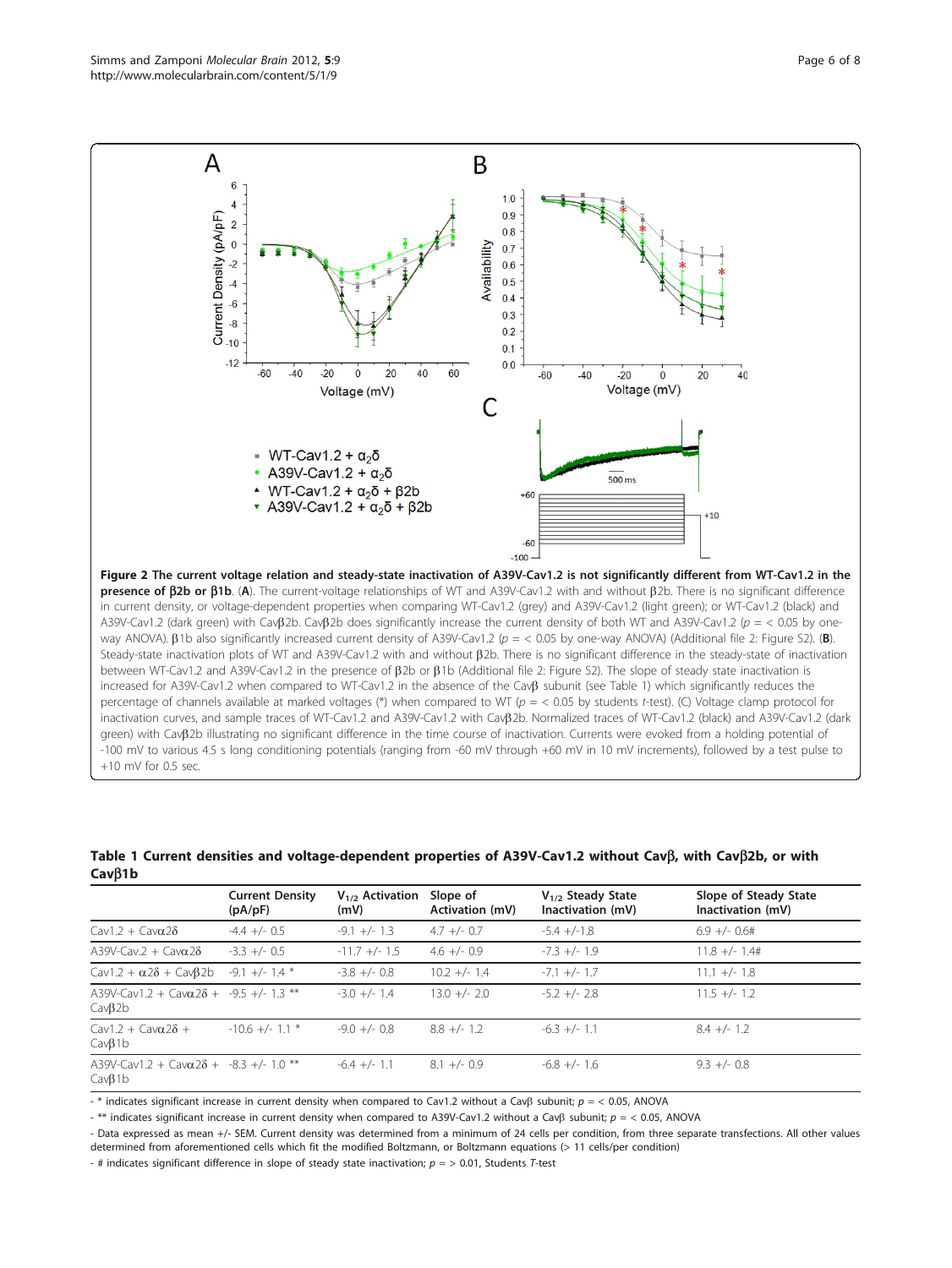<span id="page-6-0"></span>Here, we examined the Cav<sub>B</sub>-dependence of the Brugada mutation A39V with regard to surface trafficking, total expression and function within the neuronal Cav1.2 isoform. Contrary to previous work on the cardiac isoform of Cav1.2 showing a loss of cell surface trafficking of A39V-Cav1.2 in the presence of  $Cav\beta 2b$ , we find that both cardiac Cav $\beta$ 2b and neuronal Cav $\beta$ 1b equally regulate the neuronal forms of mutant and WT Cav1.2 channels, and that the mutation does not alter the behavior of the neuronal channel in the absence of the Cav $\beta$  subunit. The concept of channel isoformdependent effects of disease causing mutations is not without precedent [13,14] and in the case of the Brugada mutation A39V may perhaps explain why patients afflicted with this mutation do not exhibit a neuronal phenotype.

## Additional material

[Additional file 1: F](http://www.biomedcentral.com/content/supplementary/1756-6606-5-9-S1.TIFF)igure S1. (A). Sequence alignment of the N-terminus of the two human A39V-Cav1.2 variants used in previous work [1] (accessions Z34815 & AJ224873) and the rat short N-terminus used in this study (M67515). Polymorphisms between rat and human channels are denoted by an 'X' below the amino acid position. Note however that the polymorphism (in red) present in the rat clone was mutated back to aspartic acid to match the human channels as addressed in the Methods. Both studies used short N-terminal splice variants of Cav1.2, which incorporate exon 1b. (B). Sequence alignment of the exon 8/8a segment of Cav1.2 used in each study. Note that YFP-containing exon 8a Cav1.2 was used for trafficking experiments in previous work [1], while exon 8 containing Cav1.2 was used in our study. Exon 8 (in red) is identical between human and rat. Polymorphisms detected between exon 8/8a are denoted by an 'X' below the amino acid position. (C). Sequence alignment of a portion of the II-III intracellular linker of the two human variants used in previous work [1] and the rat Cav1.2 channel used in our work. Note the inclusion of an inserted sequence in the rat channel which has been previously reported [[21](#page-7-0)]. (D). Sequence alignment of the most divergent portion of the C-terminus of the two human cardiac sequences used in previous work [1] and the rat brain isoform used in our study.

[Additional file 2: F](http://www.biomedcentral.com/content/supplementary/1756-6606-5-9-S2.TIFF)igure S2. (A). Cav $\beta$ 1b increases the fluorescence per cell of WT-Cav1.2-HA ( $p = < 0.05$  by one-way ANOVA), but not A39V-Cav1.2-HA ( $p =$  > 0.05 by one-way ANOVA). (B).  $\beta$ 1b significantly increases the total protein expression of A39V-Cav1.2-HA ( $p = < 0.05$  by ANOVA), but not WT-Cav1.2-HA. (C). Cav $\beta$ 1b significantly increases current density of WT and A39V-Cav1.2 ( $p = < 0.05$  one-way ANOVA). (D). Steady-state inactivation properties of A39V-Cav1.2 are the same as WT in the presence of  $\beta$ 1b, for details see Table [1](#page-5-0).

#### Acknowledgements

Work from our laboratory is supported by the Canadian Institutes of Health research, the Natural Sciences and Engineering Research Council, and the Heart of Stroke Foundation of Alberta and the Northwest Territories. BAS is supported by a studentship from Alberta Innovates-Health Solutions (AI-HS). GWZ is an AI-HS Scientist and a Canada Research Chair.

#### Author details

<sup>1</sup>Department of Physiology and Pharmacology, Hotchkiss Brain Institute, University of Calgary, Calgary, Canada. <sup>2</sup>Department of Physiology and Pharmacology, University of Calgary, 3330 Hospital Dr., NW, Calgary T2N 4N1, Canada.

#### Authors' contributions

BAS conducted and designed experiments, and contributed to the writing of the manuscript. GWZ directed the research and contributed to writing of the manuscript. All authors read and approved the final manuscript.

#### Competing interests

The authors declare that they have no competing interests.

Received: 10 January 2012 Accepted: 2 March 2012 Published: 2 March 2012

#### References

- 1. Antzelevitch C, et al: [Loss-of-function mutations in the cardiac calcium](http://www.ncbi.nlm.nih.gov/pubmed/17224476?dopt=Abstract) [channel underlie a new clinical entity characterized by ST-segment](http://www.ncbi.nlm.nih.gov/pubmed/17224476?dopt=Abstract) [elevation, short QT intervals, and sudden cardiac death.](http://www.ncbi.nlm.nih.gov/pubmed/17224476?dopt=Abstract) Circulation 2007, 115(4):442-449.
- 2. Catterall WA: [Structure and regulation of voltage-gated Ca2+ channels.](http://www.ncbi.nlm.nih.gov/pubmed/11031246?dopt=Abstract) Annu Rev Cell Dev Biol 2000, 16:521-555.
- 3. Van Petegem F, et al: [Structure of a complex between a voltage-gated](http://www.ncbi.nlm.nih.gov/pubmed/15141227?dopt=Abstract) [calcium channel beta-subunit and an alpha-subunit domain.](http://www.ncbi.nlm.nih.gov/pubmed/15141227?dopt=Abstract) Nature 2004, 429(6992):671-675.
- 4. Maltez JM, et al: [Essential Ca\(V\)beta modulatory properties are AID](http://www.ncbi.nlm.nih.gov/pubmed/15750602?dopt=Abstract)[independent.](http://www.ncbi.nlm.nih.gov/pubmed/15750602?dopt=Abstract) Nat Struct Mol Biol 2005, 12(4):372-377.
- 5. Leroy J, et al: [Interaction via a key tryptophan in the I-II linker of N-type](http://www.ncbi.nlm.nih.gov/pubmed/16049174?dopt=Abstract) [calcium channels is required for beta1 but not for palmitoylated beta2,](http://www.ncbi.nlm.nih.gov/pubmed/16049174?dopt=Abstract) [implicating an additional binding site in the regulation of channel](http://www.ncbi.nlm.nih.gov/pubmed/16049174?dopt=Abstract) [voltage-dependent properties.](http://www.ncbi.nlm.nih.gov/pubmed/16049174?dopt=Abstract) J Neurosci 2005, 25(30):6984-6996.
- 6. Bannister JP, et al: [Ca\(V\)1.2 channel N-terminal splice variants modulate](http://www.ncbi.nlm.nih.gov/pubmed/21357696?dopt=Abstract) [functional surface expression in resistance size artery smooth muscle](http://www.ncbi.nlm.nih.gov/pubmed/21357696?dopt=Abstract) [cells.](http://www.ncbi.nlm.nih.gov/pubmed/21357696?dopt=Abstract) J Biol Chem 2011, 286(17):15058-15066.
- Tang ZZ, et al: [Transcript scanning reveals novel and extensive splice](http://www.ncbi.nlm.nih.gov/pubmed/15299022?dopt=Abstract) [variations in human l-type voltage-gated calcium channel, Cav1.2 alpha1](http://www.ncbi.nlm.nih.gov/pubmed/15299022?dopt=Abstract) [subunit.](http://www.ncbi.nlm.nih.gov/pubmed/15299022?dopt=Abstract) J Biol Chem 2004, 279(43):44335-44343.
- 8. Wielowieyski PA, et al: [Alternative splicing in intracellular loop connecting](http://www.ncbi.nlm.nih.gov/pubmed/11010971?dopt=Abstract) [domains II and III of the alpha 1 subunit of Cav1.2 Ca2+ channels](http://www.ncbi.nlm.nih.gov/pubmed/11010971?dopt=Abstract) [predicts two-domain polypeptides with unique C-terminal tail.](http://www.ncbi.nlm.nih.gov/pubmed/11010971?dopt=Abstract) J Biol Chem 2001, 276(2):1398-1406.
- 9. Buraei Z, Yang J: [The Beta subunit of voltage-gated Ca2+ channels.](http://www.ncbi.nlm.nih.gov/pubmed/20959621?dopt=Abstract) Physiol Rev 2010, 90(4):1461-1506.
- 10. Napolitano C, Antzelevitch C: [Phenotypical manifestations of mutations in](http://www.ncbi.nlm.nih.gov/pubmed/21372292?dopt=Abstract) [the genes encoding subunits of the cardiac voltage-dependent L-type](http://www.ncbi.nlm.nih.gov/pubmed/21372292?dopt=Abstract) [calcium channel.](http://www.ncbi.nlm.nih.gov/pubmed/21372292?dopt=Abstract) Circ Res 2011, 108(5):607-618.
- 11. Giudicessi JR, et al: [Transient outward current \(I\(to\)\) gain-of-function](http://www.ncbi.nlm.nih.gov/pubmed/21349352?dopt=Abstract) [mutations in the KCND3-encoded Kv4.3 potassium channel and Brugada](http://www.ncbi.nlm.nih.gov/pubmed/21349352?dopt=Abstract) [syndrom.](http://www.ncbi.nlm.nih.gov/pubmed/21349352?dopt=Abstract) Heart Rhythm 2011, 8(7):1024-1032.
- 12. Schulze-Bahr E, et al: [Sodium channel gene \(SCN5A\) mutations in 44](http://www.ncbi.nlm.nih.gov/pubmed/14961552?dopt=Abstract) [index patients with Brugada syndrome: different incidences in familial](http://www.ncbi.nlm.nih.gov/pubmed/14961552?dopt=Abstract) [and sporadic disease.](http://www.ncbi.nlm.nih.gov/pubmed/14961552?dopt=Abstract) Hum Mutat 2003, 21(6):651-652.
- 13. David LS, et al: Splice-variant changes of the Ca(V)3.2 T-type calcium channel mediate voltage-dependent facilitation and associate with cardiac hypertrophy and development. Channels (Austin) 2010, 4(5):375-389.
- 14. Adams PJ, et al: Ca(V)2.1 P/Q-type calcium channel alternative splicing affects the functional impact of familial hemiplegic migraine mutations: implications for calcium channelopathies. Channels (Austin) 2009, 3(2):110-121.
- 15. Kobrinsky E, et al: [Differential role of the alpha1C subunit tails in](http://www.ncbi.nlm.nih.gov/pubmed/15671035?dopt=Abstract) [regulation of the Cav1.2 channel by membrane potential, beta subunits,](http://www.ncbi.nlm.nih.gov/pubmed/15671035?dopt=Abstract) [and Ca2+ ions.](http://www.ncbi.nlm.nih.gov/pubmed/15671035?dopt=Abstract) J Biol Chem 2005, 280(13):12474-12485.
- 16. Fang K, Colecraft HM: [Mechanism of auxiliary](http://www.ncbi.nlm.nih.gov/pubmed/21746784?dopt=Abstract) β-subunit-mediated [membrane targeting of L-type \(Cav1.2\) channels.](http://www.ncbi.nlm.nih.gov/pubmed/21746784?dopt=Abstract) J Physiol 2011, 589:4437-4455.
- 17. Blumenstein Y, et al: [A novel long N-terminal isoform of human L-type](http://www.ncbi.nlm.nih.gov/pubmed/11741969?dopt=Abstract) [Ca2+ channel is up-regulated by protein kinase C.](http://www.ncbi.nlm.nih.gov/pubmed/11741969?dopt=Abstract) J Biol Chem 2002, 277(5):3419-3423.
- 18. Ertel EA, et al: [Nomenclature of voltage-gated calcium channels.](http://www.ncbi.nlm.nih.gov/pubmed/10774722?dopt=Abstract) Neuron 2000, 25(3):533-535.
- 19. Altier C, et al: [Trafficking of L-type calcium channels mediated by the](http://www.ncbi.nlm.nih.gov/pubmed/12114507?dopt=Abstract) [postsynaptic scaffolding protein AKAP79.](http://www.ncbi.nlm.nih.gov/pubmed/12114507?dopt=Abstract) J Biol Chem 2002, 277(37):33598-33603.